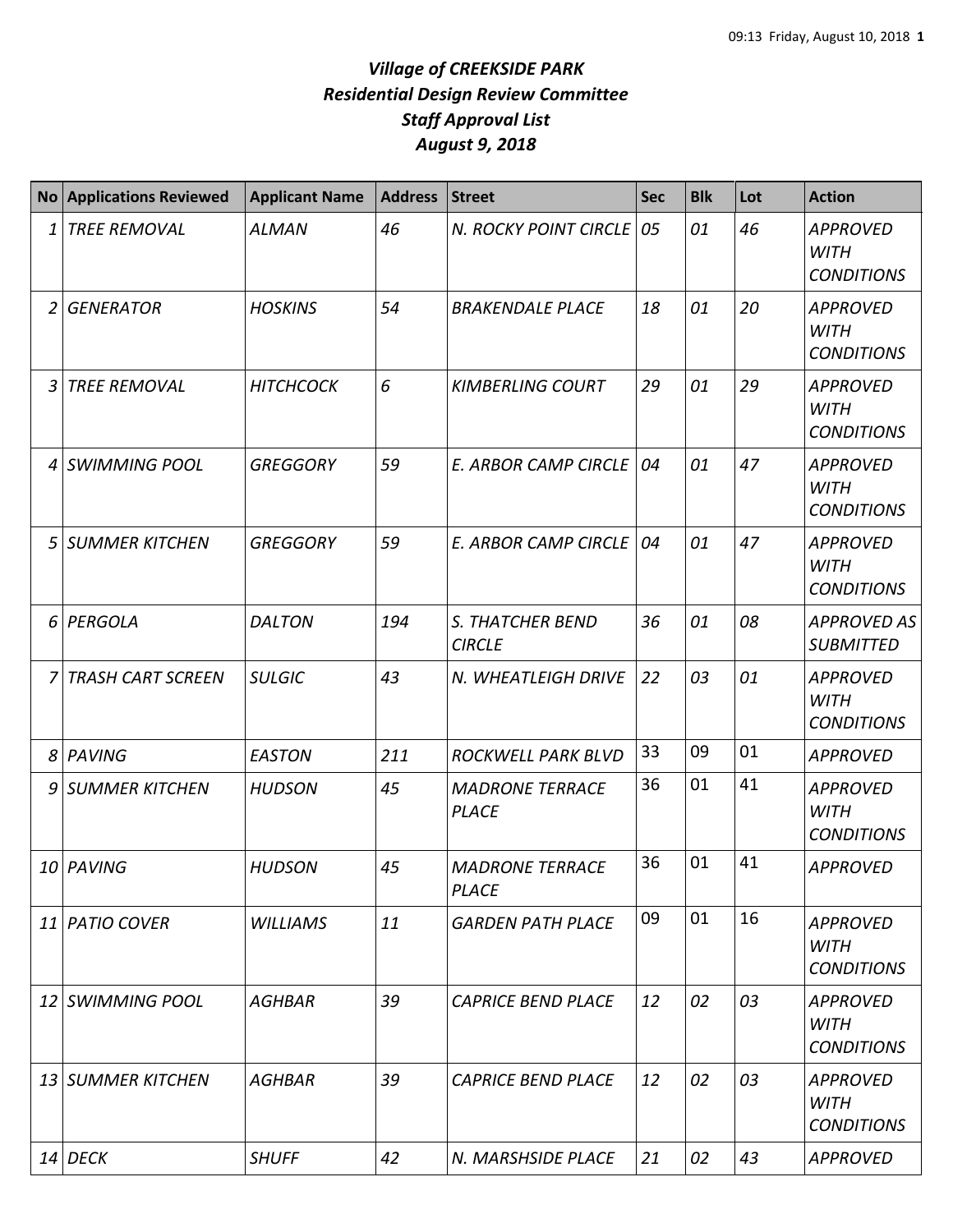## *Village of CREEKSIDE PARK Residential Design Review Committee Staff Approval List August 9, 2018*

|                 | <b>No Applications Reviewed</b> | <b>Applicant Name</b> | Address        | <b>Street</b>                          | <b>Sec</b> | <b>Blk</b> | Lot | <b>Action</b>                                       |
|-----------------|---------------------------------|-----------------------|----------------|----------------------------------------|------------|------------|-----|-----------------------------------------------------|
| 15              | <b>GENERATOR</b>                | <b>RILEY</b>          | 115            | S. CURLY WILLOW<br><b>CIRCLE</b>       | 15         | 02         | 35  | <b>APPROVED</b><br><b>WITH</b><br><b>CONDITIONS</b> |
|                 | 16 PERGOLA                      | <b>RUEDA</b>          | 47             | <b>SANDWELL PLACE</b>                  | 09         | 02         | 11  | <b>APPROVED</b><br><b>WITH</b><br><b>CONDITIONS</b> |
| 17              | <b>TREE REMOVAL</b>             | <b>SNIKERIS</b>       | $\overline{3}$ | <b>BURGANDY OAKS</b><br><b>COURT</b>   | 15         | 02         | 20  | <b>APPROVED</b>                                     |
| 18              | PERGOLA                         | <b>SILVA</b>          | 6              | <b>TILLAMOOK COURT</b>                 | 05         | 01         | 11  | <b>APPROVED</b><br><b>WITH</b><br><b>CONDITIONS</b> |
| 19              | <b>SWIMMING POOL</b>            | <b>AHMADI</b>         | 70             | S. WATERBRIDGE<br><b>DRIVE</b>         | 29         | 01         | 08  | <b>APPROVED</b><br><b>WITH</b><br><b>CONDITIONS</b> |
| 20              | <b>ROOF</b>                     | <b>FOGARTY</b>        | 10             | E. HULLWOOD CIRCLE                     | 02         | 01         | 40  | <b>APPROVED</b>                                     |
| 21              | <b>SUMMER KITCHEN</b>           | <b>RUEDA</b>          | 47             | <b>SANDWELL PLACE</b>                  | 09         | 02         | 11  | <b>APPROVED</b><br><b>WITH</b><br><b>CONDITIONS</b> |
| 22              | <b>PATIO COVER</b>              | <b>DOUGLAS</b>        | 14             | <b>CODERO CREEK</b>                    | 25         | 01         | 26  | <b>APPROVED</b><br><b>WITH</b><br><b>CONDITIONS</b> |
| 23              | <b>SWIMMING POOL</b>            | <b>PATEL</b>          | 74             | <b>WINTER SUNRISE</b><br><b>CIRCLE</b> | 38         | 02         | 16  | <b>APPROVED</b><br><b>WITH</b><br><b>CONDITIONS</b> |
|                 | 24 SUMMER KITCHEN               | PATEL                 | 74             | <b>WINTER SUNRISE</b><br><b>CIRCLE</b> | 38         | 02         | 16  | <b>APPROVED</b><br><b>WITH</b><br><b>CONDITIONS</b> |
|                 | 25 PAVING                       | <b>ORTIZ</b>          | 94             | E. HERITAGE MILL<br><b>CIRCLE</b>      | 02         | 03         | 12  | <b>APPROVED</b>                                     |
| 26 <sup>1</sup> | <b>AIR CONDITIONER</b>          | ORTIZ                 | 94             | E. HERITAGE MILL<br><b>CIRCLE</b>      | 02         | 03         | 12  | <b>APPROVED</b><br><b>WITH</b><br><b>CONDITIONS</b> |
|                 | 27 SUMMER KITCHEN               | <b>ORTIZ</b>          | 94             | E. HERITAGE MILL<br><b>CIRCLE</b>      | 02         | 03         | 12  | <b>APPROVED</b><br><b>WITH</b><br><b>CONDITIONS</b> |